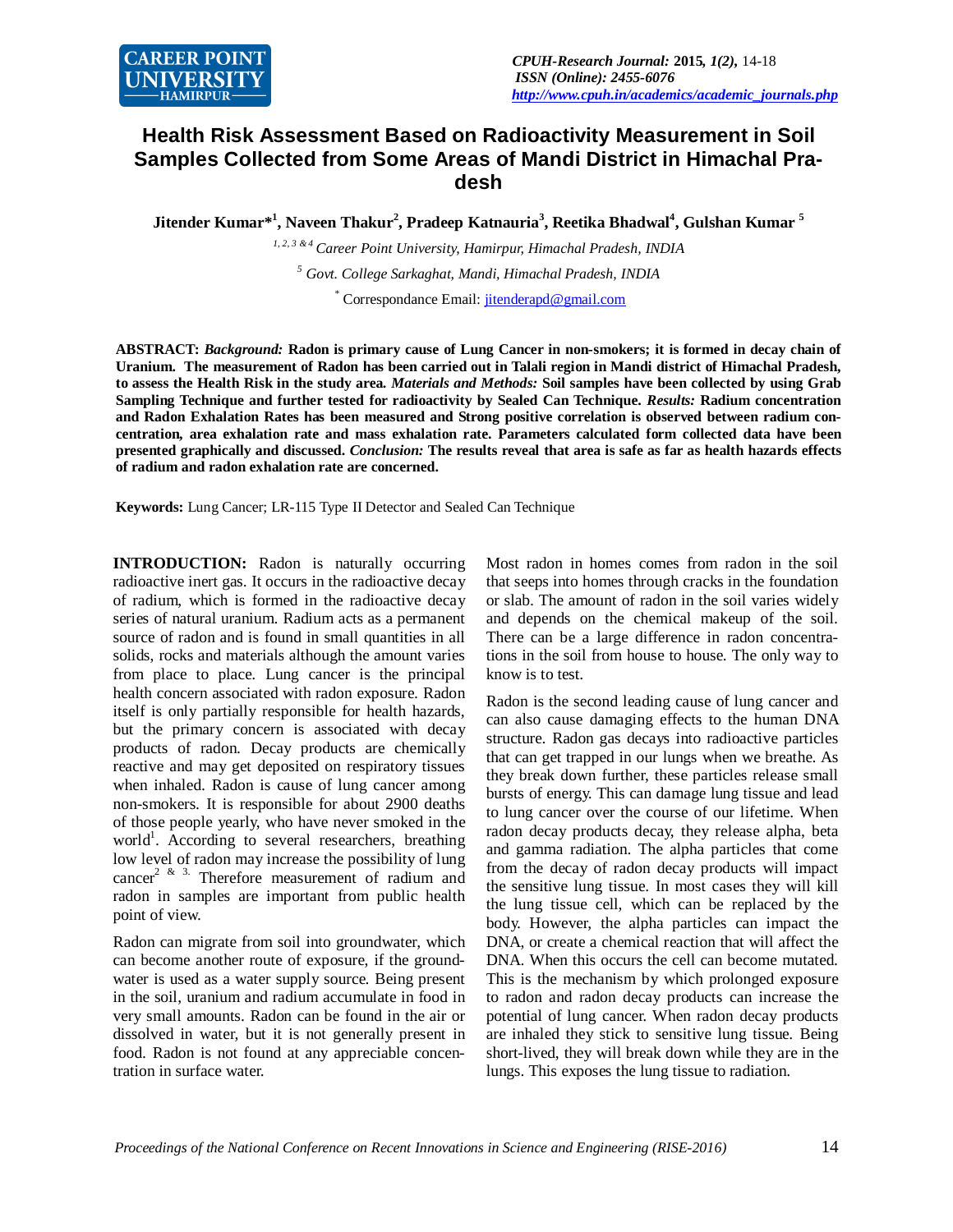Narayan Dass in 1979 *et al.,* has investigated the Geology structure or uranium mineralization in Kullu region of Himachal Pradesh and measured radon concentration and exhalation rates of soil samples from these area<sup>8</sup>. Kaul in 1993 *et al.*, has studied the uranium concentration in soil samples from Siwalik range of north western Himalayan in India<sup>9</sup>. Nageswara Rao in 1996 *et al.,* has studied the natural radioactivity and radiation levels in soil samples collected from some areas of Rajasthan<sup>10</sup>. Sharma *et al.,* in 2003 *et al.,* has investigated the radium concentrations and radon exhalation rates in soil samples of Kangra in Himachal Pradesh<sup>11</sup>. Singh in 2005 et al., reported the activity concentrations of radon and radon exhalation rates in Bathinda district of Punjab India<sup>12</sup>. Walia *et al.,* in 2008 has investigated soil gas activity in the vicinity of neo-tectonic fault near Dharamshala region of NW Himalayas, India, using active detectors<sup>13</sup>.

Singh in *2010 et al.,* has monitored soil gas and ground water for earthquake prediction in North West Himalayas, India  $[14]$ . They monitored soil gas radon at Sarol. The daily monitoring of radon concentration in water at Banikhet was carried out in Chamba valley of North West Himalayas, India "a well-known seismic zone". Chauhan et al., in 2011 has investigated the radon exhalation rates from stone and soil samples of Aravalli hills in India<sup>15</sup>. Kumar et al., in 2011 has studied radon in soil gas and natural radionuclide in soil, rock and ground water samples<sup>16</sup>. They observed concentration of radon in soil was higher near Chamundi hills and Karighatta village in rainy season. Sharma et al., in 2013 has studied the Remote sensing satellite data to recognize structures having tectonic significance<sup>17</sup>.

In the present work, radon exhalation rate and radon concentration from soil samples have been measured through "Sealed Can technique" using LR-115 type II plastic track detector. Six samples were studied from some areas of Mandi District in Himachal Pradesh.

**Survey Area:** Area of Mandi district in Himachal Pradesh was under observation. Six soil samples were collected randomly from different places near to Sundernagar in Mandi district. The soil was collected from Murari Devi, Talali, Chaye ka Dora and Trifalghat in Sundernagar region of Mandi district by grab sampling method. The collected soil was packed and sealed in airtight dry polyethylene bags. The collected samples were converted in powdered form and sealed Can technique was applied for the measurement.



**Figure 1: Satellite picture of Study Area (www.googleearth.com)<sup>18</sup> .**

**MATERIAL NAD METHODS:** There are many methods of radioactivity analysis and measurement of radon concentration. The types of detectors for the measurement of radioactivity are numerous. The detectors and the instrumentation associated with detectors will perform with different efficiencies to radiation detection depending on many factors. In the present work, radon exhalation rate and radium concentration from soil samples have been measured through "Sealed Can technique" using LR-115 type II plastic track detectors<sup>6</sup>. Cylindrical plastic "Can" of 7.5 cm height and 7.0 cm diameter was sealed to the individual samples. In each can a LR-115 type II detector was fixed at the top inside of the Can such that the sensitive surface of the detector faces the material and is freely exposed to the emergent radon so that it could record the tracks of alpha particles resulting from the decay of radon. The cans were sealed for 90 days. After the exposure for 90 days, the film detectors were etched in NaOH at 60˚C for a period of 90 minute in a constant temperature water bath instrument.

Experimental arrangement is shown in figure 2. The tracks were observed and counted by using microscope with a magnification of 400×. The track density and radon activity was obtained through calibration factor of 0.056 tracks  $\text{cm}^2 \text{d}^1(\text{Bqm}^3)$ <sup>7</sup>.

*Exhalation rate of Radon:* Radium is a decay product of uranium in the naturally occurring uranium series. When radium decays in soil grains, the resulting atoms of radon isotopes must first escape from the mineral grains to air filled pores. The rate at which radon escapes or emanates from solid into the surrounding air is known as Radon Exhalation rate of solid. This may express by either per unit mass or per unit surface area of solid $3$ .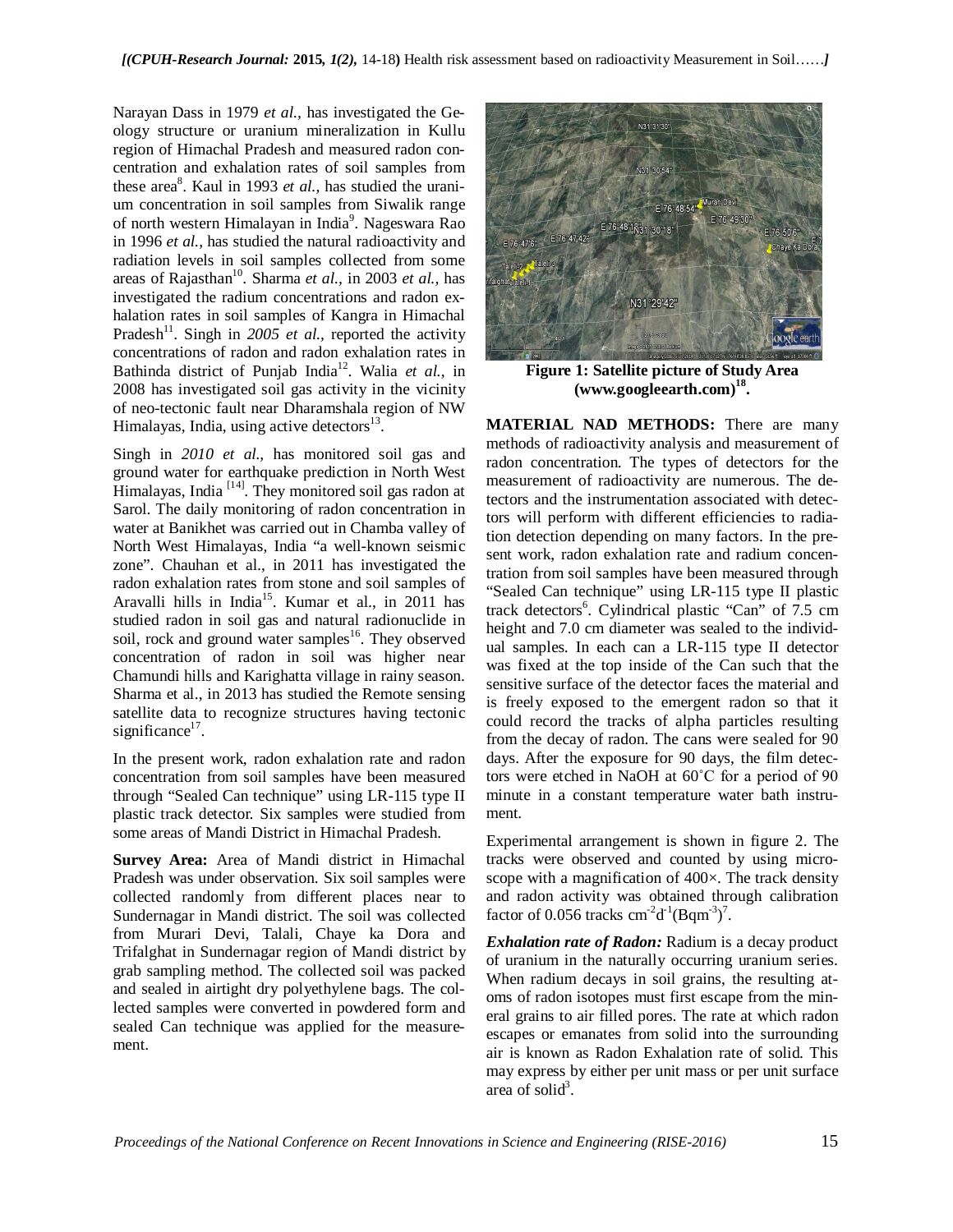

## **Figure 2: Experimental setup for measurements of radium concentration and radon exhalation rates in soil sample**

Exhalation rates in terms of area and mass were calculated from the following equations which were earlier used by various researchers<sup>4 & 5</sup>.

Area evaluation rate:  
\n
$$
E_A = CV\lambda/A[T + \lambda^{-1}(e^{-\lambda T} - 1)](Bqm^{-2}h^{-1})
$$
\n(1)

Mass Exhalation rate:<br> $E_M = CV\lambda/M [T + \lambda^{-1}(e^{-\lambda T} - 1)] (Bqkg^{-1}h^{-1})$ (2)

Where;

 $C =$  radon exposure (Bqm<sup>-3</sup>h)  $T = Time$  of exposure (hrs)  $\lambda$  =decay constant for radon (h<sup>-1</sup>) V = Volume of Can  $(m^3)$  $M =$ Mass of sample (kg)

*Radium Concentration:* The radium concentration can be calculated by using formula:

 $C_{Ra} = \rho h A / KT_e M$  (3) Where;

 $\rho$  = track density (track/cm<sup>2</sup>)

 $A =$  surface area of sample in cm<sup>2</sup>

 $h =$  distance between detector and top of the sample in cm.

K = sensitivity factor (tracks cm<sup>-2</sup>d<sup>-1</sup> per Bq m<sup>-3</sup>)

Almost all measurements of radon levels in the home or outdoors are expressed as the concentration of radon in units of picocuries per liter of air (pCi/liter), or in SI units as Becquerel per cubic meter  $(Bq/m^3)$ .

**RESULTS AND DISCUSSION:** The values of radon exhalation rate in terms of area and mass and radon concentration in soil samples from region of Sundernagar in Mandi district of Himachal Pradesh are depicted in table 1. The soil of this area is commonly used in construction work and in some cases making of cement also. In the present investigation the area exhalation rate for radon ranges from 14.76 to 141.33 Bqm<sup>-2</sup>h<sup>-1</sup> with an average of 105.82 Bqm<sup>-2</sup>h<sup>-1</sup> and a standard deviation of 42.67.

|                |                                                 | <b>Radon Exhalation Rates</b>              |                                             |                                       |
|----------------|-------------------------------------------------|--------------------------------------------|---------------------------------------------|---------------------------------------|
| Sr.<br>No.     | Sample code<br>(Longitude, Latitude, Elevation) | $E_A \times 10^{-3}$<br>$(Bqm^{-2}h^{-1})$ | $E_M \times 10^{-3}$<br>$(Bqkg^{-1}h^{-1})$ | Radium<br>concentration $(Bqkg^{-1})$ |
|                | S1(N 31°30'07", E 76°49'14", 1301m)             | 14.76                                      | 6.31                                        | 3.50                                  |
| $\mathfrak{D}$ | S2(N 31°30'09", E 76°49'07", 1508m)             | 101.60                                     | 43.42                                       | 24.30                                 |
| 3              | S3(N 31°29'17", E 76°47'12", 954m)              | 115.66                                     | 49.43                                       | 27.71                                 |
| 4              | S4(N 31°29'20", E 76°47'14", 974m)              | 128.68                                     | 54.99                                       | 30.79                                 |
| 5              | S5(N 31°29'25", E 76°47'17", 971m)              | 132.89                                     | 56.80                                       | 31.80                                 |
| 6              | S6(N 31°29'23", E 76°47'17", 810m)              | 141.33                                     | 60.40                                       | 33.82                                 |
| Minimum        |                                                 | 14.76                                      | 6.31                                        | 3.50                                  |
| Maximum        |                                                 | 141.33                                     | 60.40                                       | 33.52                                 |
| Mean           |                                                 | 105.82                                     | 45.22                                       | 25.32                                 |
| S.D.           |                                                 | 42.67                                      | 18.23                                       | 10.21                                 |

**Table 1: Values of radium concentration and radon exhalation rate in soil samples (S1: Chaye ka Dora, S2: Murari Devi, S3: Talali-I, S4: Talali-II, S5: Talali-III, S6: Trifalghat).**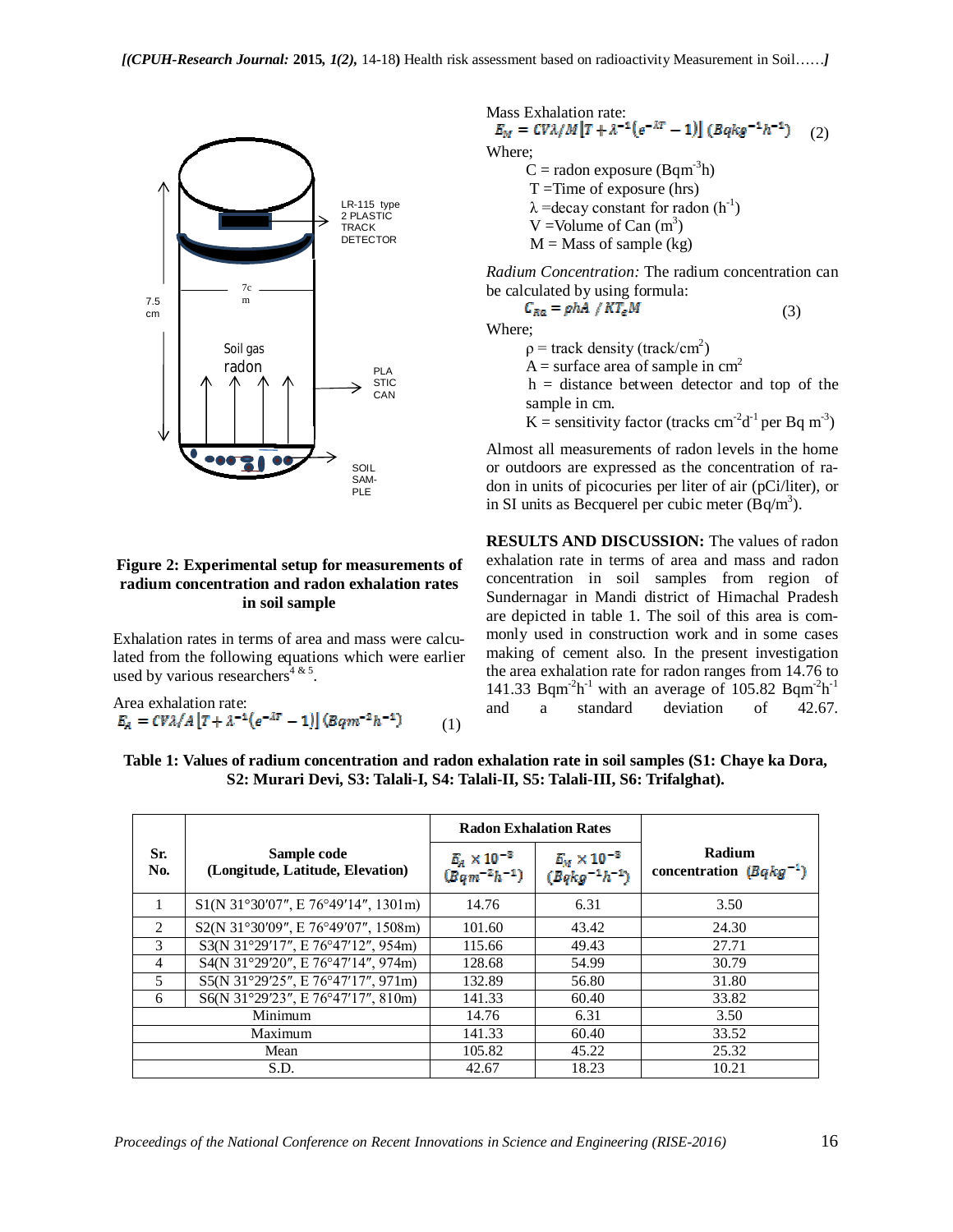The values of mass exhalation rate in soil samples observed with in safe limits and higher than the global value of radon exhalation rate from soil is in the range of 0.02-0.05 Bqm<sup>-2</sup>h<sup>-1</sup>. Radium concentration ranges from 3.50 to 33.52  $BqKg^{-1}$  with an average of 25.32 BqKg<sup>-1</sup> and a standard deviation 10.21. The observed values of radium concentration in the present study less than the recommended action level  $370$  BqKg<sup>-1</sup> and lower than the average global value of 35 BqKg-<sup>1</sup>. The soil of this area is available for manufacturing work for building construction. A positive correlation has been observed between radium concentration and area exhalation rate in soil of study area. The graphs are as:



0 **Figure 3: Showing the correlation between radium concentration and area exhalation rate.**

Figure 3 is a plot between area exhalation rate and radium concentration. Plot is linear, which shows strong correlation between radium concentration and area exhalation rate.

Figure 4 is a graph between radium concentration and mass exhalation rate. Graph shows strong correlation between radium concentration and mass exhalation rate.



**Figure 4: Showing the correlation between radium concentration and mass exhalation rate.**

## **CONCLUSION:**

- The average value of radium content in the study area is comparable to the global average value of radium in soil.
- The values of radon exhalation rate in soil samples of observed area are lower than the areas known for uranium mineralization nevertheless is higher from the global value. Therefore the use of soil of this area in manufacturing for building construction is considered to be safe.
- Highest activity was found in soil number sample no. 6.
- Lowest activity was found in soil sample no. 1.
- These results reveal that radon gas is chemically uncreative with soil sample.
- Radium concentration was found within the safe limits. Strong positive correlation has been observed between radium concentration, area exhalation rate and mass exhalation rate.
- The results reveal that area is safe as far as health hazards effects of radium and radon exhalation rate are concerned.

## **REFERENCES:**

- **1.** US Environmental Protection Agency, 2004. A citizen's guide to radon; *fourth edition Washington DC", US Government Printing office*. **402**: 02-06.
- **2.** Sahoo, B. K., Nathwani, D., Eappen, K. P., Ramachandran, T. V., Gaware, J. J. and Mayya, Y. S. 2007. Estimation of radon emanation factor in Indian building materials. *Radiation Measurements*. **42**: 1422-1425.
- **3.** Singh, B. P., Pandit, B., Bhardwaj, V. N., Singh, P., and Kumar, R. 2010. Study of radium and radon exhalation rate in some solid samples using solid state nuclear track detectors. *Indian Journal of Pure and Applied Physics*. **48**: 493-495.
- **4.** Sonkawade, R. G., Kant, K., Muralithar, S., Kumar, R. and Ramola, R. C. 2008. Natural radioactivity in common building construction and radiation shielding materials. *Atmospheric Environment*. **42**: 2254-2259.
- **5.** Amrani, D. and Cherouati, D. E. 1999. Radon exhalation rate in building materials using plastic track detectors. *Journal of Radio analytical and Nuclear Chemistry*. **242**: 269-271.
- **6.** Khan, M., Naqvi, A. H., Azam, A. and Srivastava, D. S. 1997. Radium and radon exhalation studies of soil. *Iran J Radiat. Res*. **8**: 207-210.
- **7.** Singh, A. K., Jojo, P. J., Khan, A. J., Prasad, R. and Ramchandran, T. V. 1997. Calibration of track detectors and measurement of radon exhala-